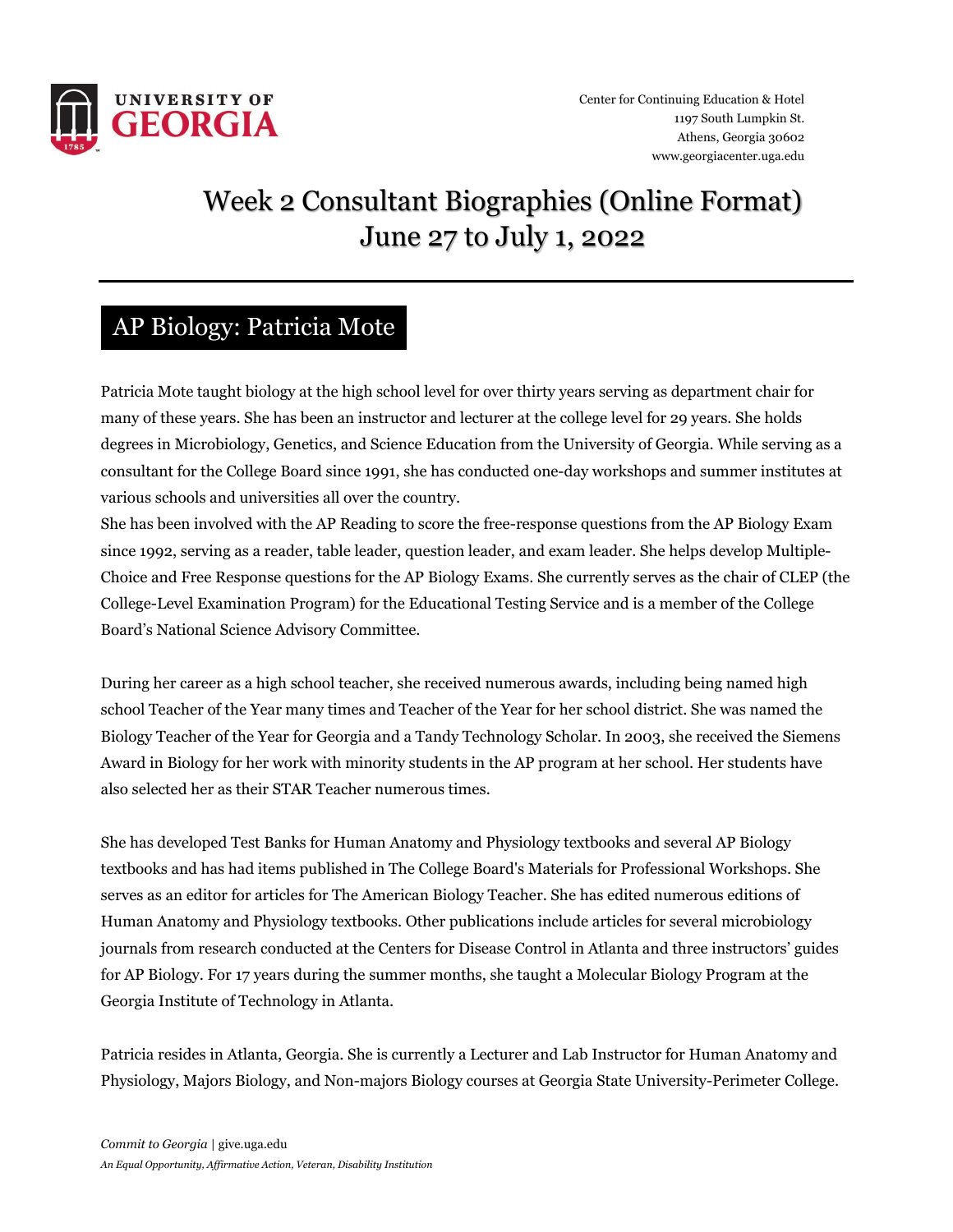#### AP Calculus AB: Julie Harrison

Julie Harrison is a gifted endorsed Math Teacher at Eagle's Landing High School in McDonough, Georgia. She has taught high school courses ranging from General Math to Pre-Calculus and has been teaching AP Calculus at ELHS since 2002. For 14 years, she served as Math Department Chair at ELHS. Julie has attended APSIs in both AB and BC with presenter Benita Albert. She has been involved in the AP Reading for Calculus exams since 2008, where she has worked on the operational, alternate, and international exams for both AB and BC. She began serving as a Table Leader at the AP Reading in 2016. Julie serves as a workshop presenter for her school, district, and Georgia DOE. She has been involved in curriculum writing at the district level since 2006, recently served as PreCalculus Team Lead for the Georgia Math Standards Review Teacher Working Committee for Georgia's 2020 revision of standards, and currently serves on the Georgia DOE PreCalculus Resource Revision Committee. Her passion is supporting open access for students in taking AP Calculus and creating activities for students in the classroom, especially those that use formative assessment and technology.

### AP English Language & Composition: Patricia Fox

Patricia Fox has taught high school students for over 40 years - from freshmen to seniors, spanning all ability levels. Her M.A.is in interdisciplinary studies with a focus on American and New England history and culture. For the last 11 years, she has served as a Reader and Table Leader for the Educational Testing Service. She also presented at the annual AP Conference, NCTE, and for its local affiliate Maine Council of English Language Arts, as well as on their executive board for the last nine years. As a result of her accomplishments in the AP English Language and Composition course, she became a mentor for all subject AP instructors in the Fryeburg, Maine, school district.

#### AP English Literature & Composition: Brian Sztabnik

Brian Sztabnik teaches AP English Literature and Composition at Miller Place High School in New York, where he is also the boys' varsity basketball coach. He has served as the College Board Advisor for AP Literature and Composition for the past six years; he is a member of the AP Literature Test Development Committee and part of the six-member College Board English Advisory Committee. He has been an AP Reader for the past six years and is the creator and moderator of the AP Literature Facebook group. He has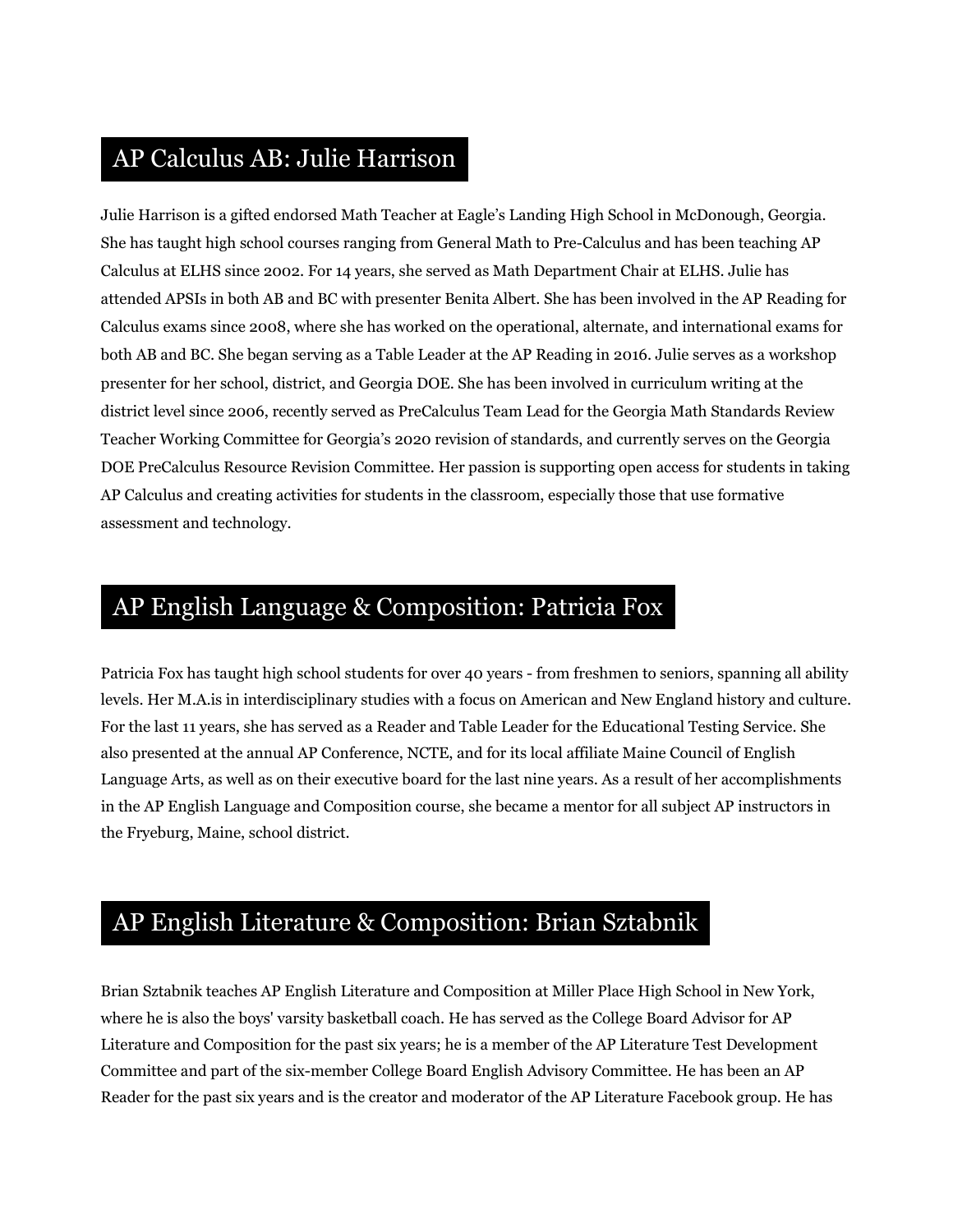presented at the AP Annual Conference, NCTE, and the New York State English Council Conference. In 2018, he was a finalist for the New York State Teacher of the Year. Brian is also the voice of Talks with Teachers, a top education podcast on iTunes, and an award-winning blogger for Edutopia. His writings have appeared in EdWeek, Heineman, and Teaching Channel.

#### AP Human Geography: John Trites

John Trites has been closely involved with the AP Human geography course since its inception. He was on the original Test Development Committee for seven years, and he has been involved with every examination Reading. At the readings, John has acted as a Reader, Table Leader, and Question Leader. He enjoys working with both new and experienced APHG teachers and has conducted numerous weekend and week-long workshops throughout the United States and Canada. John taught high school Geography in the Annapolis Valley of Nova Scotia for 33 years. In addition to teaching the APHG course to students in a regular classroom setting, he also led the course online to students in several schools throughout his area. He presently works with pre-service teachers at Acadia University and frequently visits pre-service teachers in other Atlantic Canadian universities.

# AP Psychology: Nancy Fenton

Nancy Fenton, M.A., teaches AP Psychology at Adlai E. Stevenson High School in Lincolnshire, Illinois, and online for the Center for Talent Development at Northwestern University. She has taught AP Psychology since 2006 and has served as a reader for the AP Psychology exam since 2008, a table leader since 2017, and a College Board consultant since 2014. She earned her BA in History and Secondary Education at Northeastern Illinois University and an MA in Psychology at National Louis University, as well as a second MA in curriculum and instruction with technology, focus also from National Louis University. Ms. Fenton was awarded the 2013 American Psychological Association (APA) Teachers of Psychology in Secondary Schools (TOPSS) Excellence in Teaching Award for dynamic teaching and commitment to the advancement of psychology and has presented at regional conferences for AP Psychology teachers. She has previously served as a member of the TOPSS board. She has worked on numerous APA initiatives, including the performance indicators for the National Standards for High School Psychology Curricula and several TOPSS Psychology Unit Lesson Plans. Nancy Fenton is the co-author of two editions of the review book AP Psychology All Access with Jessica Flitter. She has served on the high school educator advisory board for the 2nd, and 3rd editions of the Myers-Dewall AP Psychology textbook worked on several other AP psychology textbooks, and writes for the blog Books for Psychology Class. She is the co-author of the new iScore5™ Psych app created for AP® Psychology students to prepare for the exam.